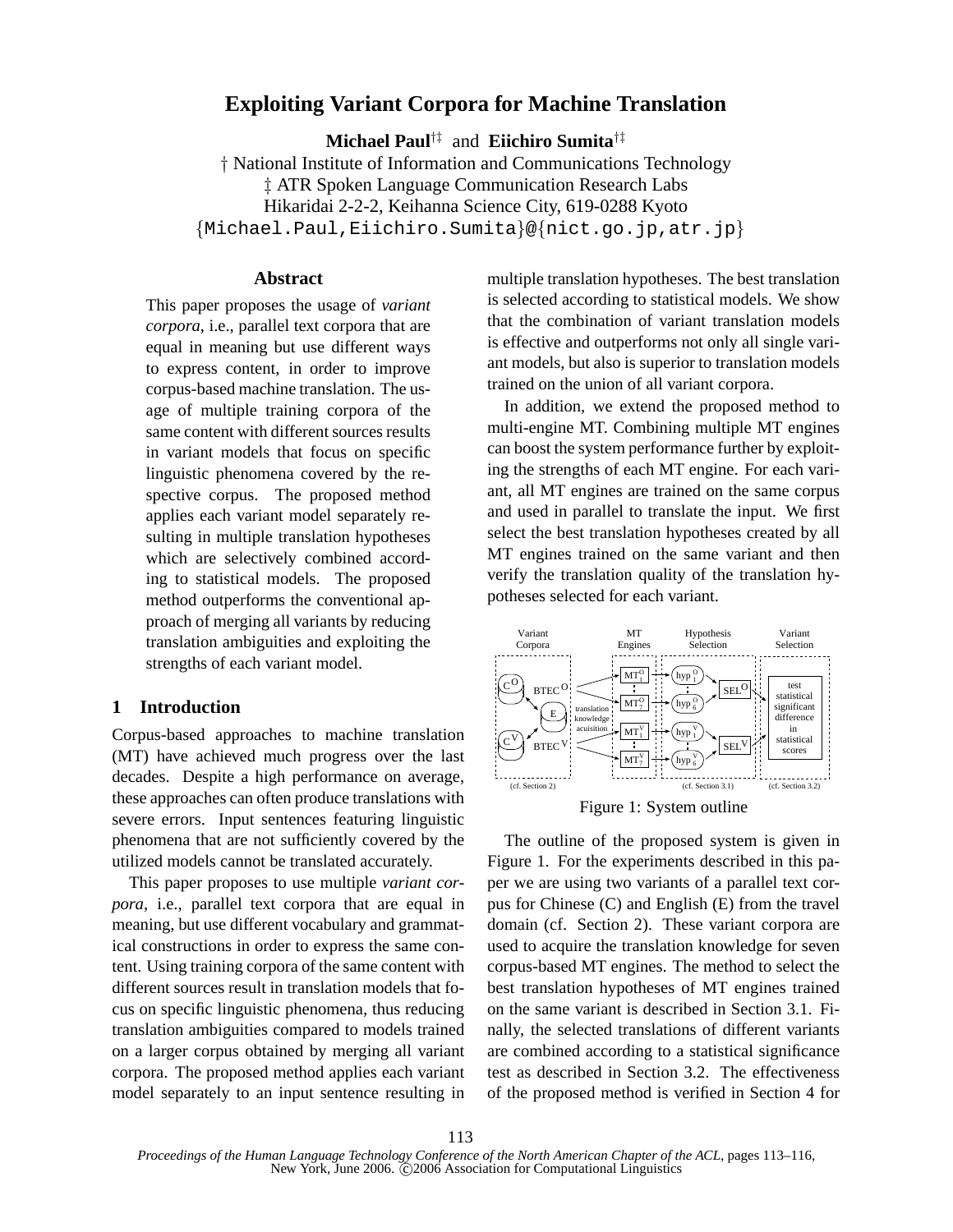the Chinese-English translation task of last year's IWSLT 1 evaluation campaign.

# **2 Variant Corpora**

The *Basic Travel Expressions Corpus* (BTEC) is a collection of sentences that bilingual travel experts consider useful for people going to or coming from another country and cover utterances in travel situations (Kikui et al., 2003). The original Japanese-English corpus consists of 500K of aligned sentence pairs whereby the Japanese sentences were also translated into Chinese.

In addition, parts of the original English corpus were translated separately into Chinese resulting in a variant corpus comprising 162K CE sentence pairs. Details of both, the original (*BTEC<sup>O</sup>*) and the variant (*BTEC*<sup>V</sup> ) corpus, are given in Table 1, where *word token* refers to the number of words in the corpus and *word type* refers to the vocabulary size.

| corpus            | lang |                 | sentence count | avg           | word            | word   |
|-------------------|------|-----------------|----------------|---------------|-----------------|--------|
|                   |      | total<br>unique |                | tokens<br>len |                 | types  |
| $BTEC^O$          | C    | 501,809         | 299,347        | 6.8           | 3,436,750       | 40,645 |
|                   | Е    | 501.809         | 344,134        | 8.3           | 4,524,703       | 21.832 |
| BTEC <sup>V</sup> | C    | 162,320         | 97,512 7.1     |               | 1,302,761       | 14.222 |
|                   | E    | 162,320         | 96,988         |               | 7.5   1,367,981 | 9.795  |

Table 1: Statistics of variant corpora

Only 4.8% of the sentences occured in both corpora and only 68.1% of the BTEC<sup>V</sup> vocabulary was covered in the BTEC<sup> $O$ </sup> corpus.

The comparison of both corpora revealed further that each variant closely reflects the linguistic structure of the source language which was used to produce the Chinese translations of the respective data sets. The differences between the  $BTEC<sup>O</sup>$  and  $BTEC<sup>V</sup>$  variants can be categorized into:

(1) **literalness:** BTEC<sup> $O$ </sup> sentences are translated on the basis of their meaning and context resulting in freer translations compared to the BTEC<sup>V</sup> sentences which are translated more literally;

(2) **syntax:** The degree of literalness also has an impact on the syntactic structure like word order variations ( $C<sup>V</sup>$  sentences reflect closely the word order of the corresponding English sentences) or the sentence type (*question* vs. *imperative*);

(3) **lexical choice:** Alternations in lexical choice

also contribute largely to variations between the corpora. Moreover, most of the pronouns found in the English sentences are translated explicitly in the  $C^V$  sentences, but are omitted in  $C^O$ ;

(4) **orthography:** Orthographic differences especially for proper nouns (*Kanji* vs. *transliteration*) and numbers (*numerals* vs. *spelling-out*).

## **3 Corpus-based Machine Translation**

The differences in variant corpora directly effect the translation quality of corpus-based MT approaches. Simply merging variant corpora for training increases the coverage of linguistic phenomena by the obtained translation model. However, due to an increase in translation ambiguities, more erroneous translations might be generated.

In contrast, the proposed method trains separately MT engines on each variant focusing on linguistic phenomena covered in the respective corpus. If specific linguistic phenomena are not covered by a variant corpus, the translation quality of the respective output is expected to be significantly lower.

Therefore, we first judge the translation quality of all translation hypotheses created by MT engines trained on the same variant corpus by testing statistical significant differences in the statistical scores (cf. Section 3.1). Next, we compare the outcomes of the statistical significance test between the translation hypotheses selected for each variant in order to identify the variant that fits best the given input sentence (cf. Section 3.2).

#### **3.1 Hypothesis Selection**

In order to select the best translation among outputs generated by multiple MT systems, we employ an SMT-based method that scores MT outputs by using multiple language (LM) and translation model (TM) pairs trained on different subsets of the training data. It uses a statistical test to check whether the obtained TM·LM scores of one MT output are significantly higher than those of another MT output (Akiba et al., 2002). Given an input sentence,  $m$  translation hypotheses are produced by the element MT engines, whereby  $n$  different TM·LM scores are assigned to each hypothesis. In order to check whether the highest scored hypothesis is significantly better then the other MT outputs, a multiple comparison test based on the Kruskal-Wallis test is used. If one of the MT outputs is significantly better, this output is selected.

<sup>1</sup> http://penance.is.cs.cmu.edu/iwslt2005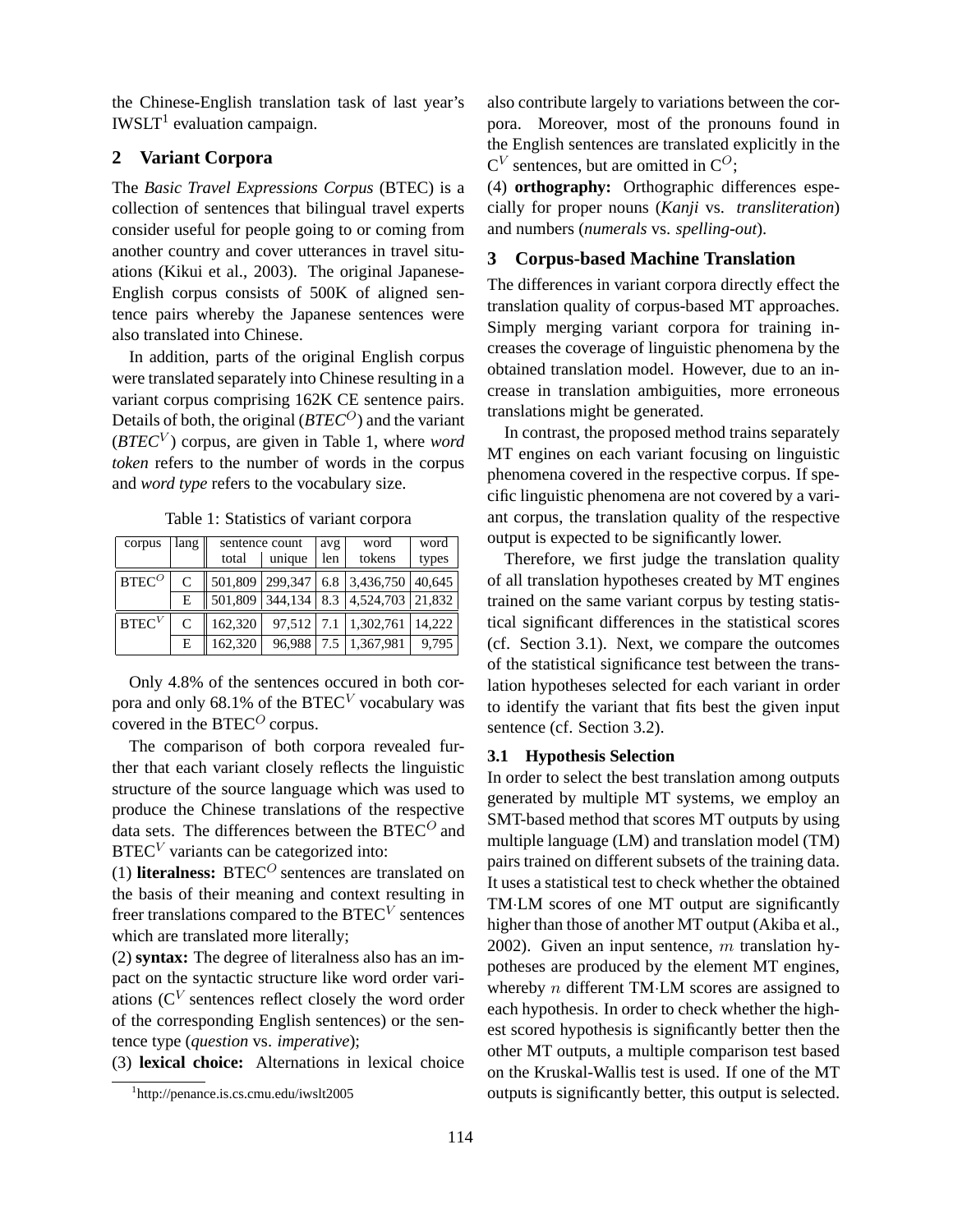Otherwise, the output of the MT engine that performs best on a develop set is selected.

### **3.2 Variant Selection**

In order to judge which variant should be selected for the translation of a given input sentence, the outcomes of the statistical significance test carried out during the hypothesis selection are employed.

The hypothesis selection method is applied for each variant separately, i.e., the  $BTEC^{\overline{O}}$  corpus is used to train multiple statistical model pairs ( $SEL^O$ ) and the best translation ( $MT_{SEL}^O$ ) of the set of translation hypotheses created by the MT engines trained on the BTEC<sup> $O$ </sup> corpus is selected. Accordingly, the  $\text{SEL}^V$  models are trained on the BTEC<sup>V</sup> corpus and applied to select the best translation ( $MT_{SEL}^V$ ) of the MT outputs trained on the BTEC<sup>V</sup> corpus. In addition, the  $SEL<sup>O</sup>$  models were used in order to verify whether a significant difference can be found for the translation hypothesis  $MT_{SEL}^V$ , and, vice versa, the  $\text{SEL}^V$  models were applied to  $\text{MT}_{SEL}^O$ .

The outcomes of the statistical significance tests are then compared. If a significant difference between the statistical scores based on one variant, but not for the other variant is obtained, the significantly better hypothesis is selected as the output. However, if a significant difference could be found for both or none of the variants, the translation hypothesis produced by the MT engine that performs best on a develop set is selected.

### **4 Experiments**

The effectiveness of the proposed method is verified for the CE translation task (500 sentences) of last year's IWSLT evaluation campaign. For the experiments, we used the four *statistical* (SMT) and three *example-based* (EBMT) MT engines described in detail in (Paul et al., 2005).

For evaluation, we used the BLEU metrics, which calculates the geometric mean of n-gram precision for the MT outputs found in reference translations (Papineni et al., 2002). Higher BLEU scores indicate better translations.

### **4.1 Performance of Element MT Engines**

Table 2 summarizes the results of all element MT engines trained on the BTEC<sup>O</sup> and BTEC<sup>V</sup> corpora. The result show that the SMT engines outperform

Table 2: BLEU evaluation of element MT engines

|                 |                 | $SMT$ BTEC <sup><math>O</math></sup> BTEC <sup>V</sup> |                 | $EBMT$ BTEC <sup>O</sup> BTEC <sup>V</sup> |        |
|-----------------|-----------------|--------------------------------------------------------|-----------------|--------------------------------------------|--------|
|                 | $MT_1$ 0.4020   | 0.4633                                                 | MT <sub>5</sub> | $\vert 0.2908 \vert 0.3445$                |        |
| MT <sub>2</sub> |                 | 0.4474 0.4595                                          | $MT_6$          | 1 0.2988 0.4100                            |        |
|                 | $MT_3$   0.5342 | 0.5110                                                 | MT <sub>7</sub> | 0.0002                                     | 0.0074 |
| $MT_{4}$        |                 | 0.3575 0.4460                                          |                 |                                            |        |

the EBMT engines whereby the best performing system is marked with bold-face.

However, depending on the variant corpus used to train the MT engines, quite different system performances are achieved. Most of the element MT engines perform better when trained on the smaller  $BTEC<sup>V</sup>$  corpus indicating that the given test set is not covered well by the  $BTEC<sup>O</sup>$  corpus.

## **4.2 Effects of Hypothesis Selection**

The performance of the hypothesis selection method (SEL) is summarized in Table 3 whereby the obtained gain relative to the best element MT engine is given in parentheses. In addition, we performed an "oracle" translation experiment in order to investigate in an upper boundary for the method. Each input sentence was translated by all element MT engines and the translation hypothesis with the lowest word error rate<sup>2</sup> relative to the reference translations was output as the translation, i.e., the ORACLE system simulates an optimal selection method according to an objective evaluation criterion.

Table 3: BLEU evaluation of hypothesis selection

| MT engine     | $BTEC^O$          |                      | BTEC <sup>V</sup>    |             |  |  |
|---------------|-------------------|----------------------|----------------------|-------------|--|--|
| <b>SEL</b>    | 0.5409            | $(+ 0.7\%)$          | 0.5470               | $(+3.6\%)$  |  |  |
| <b>ORACLE</b> |                   | $0.6385$ $(+10.4\%)$ | 0.6502               | $(+13.9\%)$ |  |  |
| MT engine     | BTEC $^{O\cup V}$ |                      |                      |             |  |  |
| <b>SEL</b>    |                   | 0.4648               | $(-7.0\%)$           |             |  |  |
| ORACLE        |                   |                      | $0.6969$ $(+16.3\%)$ |             |  |  |

The results show that the selection method is effective for both variant corpora whereby a larger gain is achieved for  $\text{BTEC}^V$ . However, the ORA-CLE results indicate that the method fails to tap the full potential of the element MT engines.

In addition, we trained the statistical models of the hypothesis selection method on the corpus obtained

<sup>2</sup>The *word error rate* (WER) is an objective evaluation measures that, in contrast to BLEU, can be applied on sentencelevel. It penalizes edit operations for the translation output against reference translations.